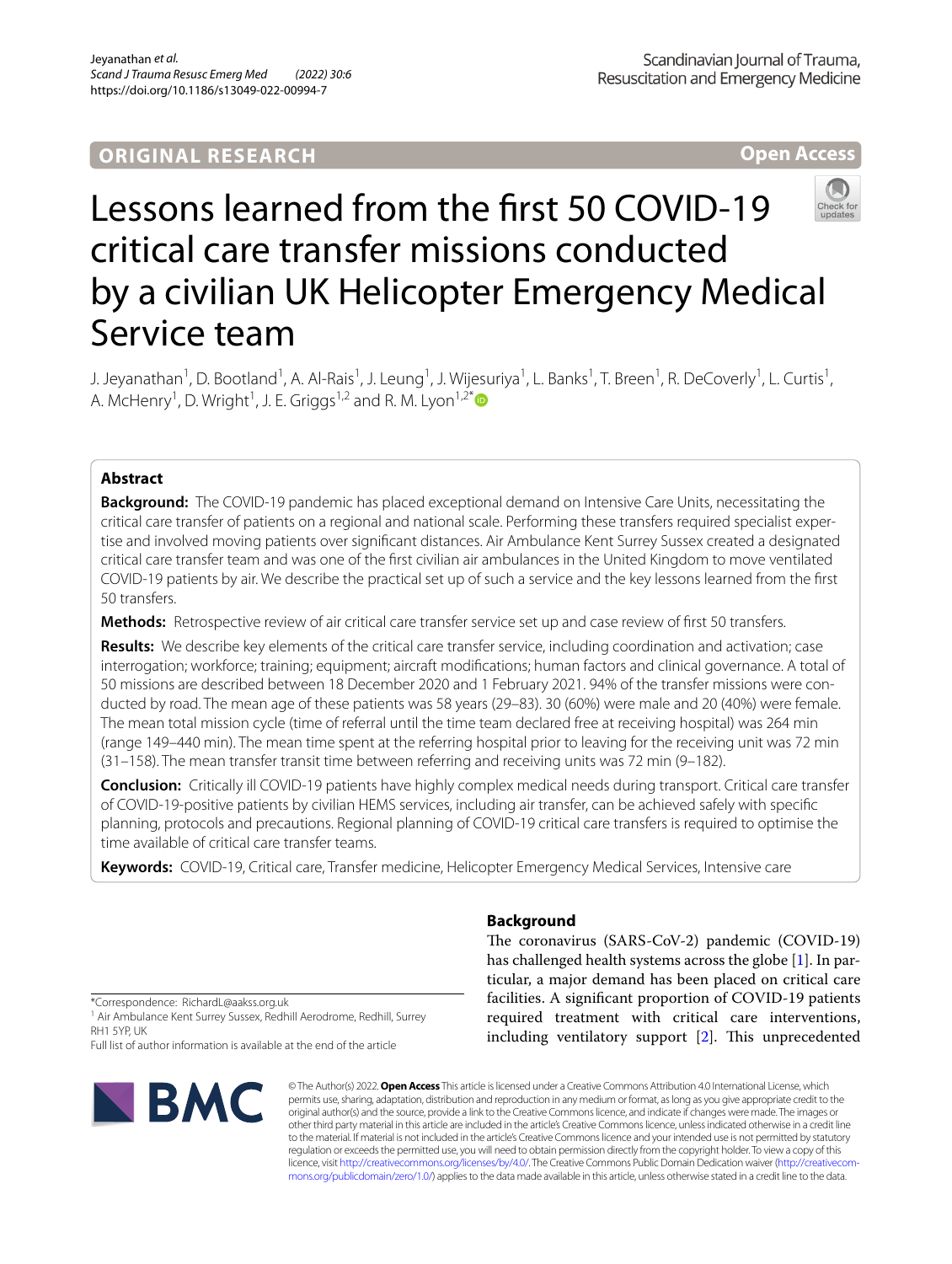demand led to Intensive Care Unit (ICU) resources being put under signifcant strain on both regional and national levels. At a local level, ICU bed pressures necessitated the rapid creation of acute surge capacity. Despite these expanded footprints, the critical care capacity in many hospitals remained under signifcant pressure. In order to preserve standards of critical care and mitigate these demands, it became necessary for hospitals experiencing acute demand to request critical care transfers to other ICUs, utilising system resources across the region and then beyond. During the height of the pandemic in early 2021, there were several requests on a daily basis within our region requesting critical care transfers of COVID-19 patients. These demands could not be met by the existing hospital workforce. The unprecedented level of demand led to resource strain at both regional and national levels and mandated the creation of de novo critical care transport teams in order to maintain equitable access to intensive care. The number of necessitated transfers also meant that many of these were undertaken over large distances to other regions [\[3](#page-8-2)].

The demand for critical care transfers during the height of the pandemic was unprecedented [\[2](#page-8-1)]. Emergency Medical Services (EMS) with experience and capability to undertake critical care transfers were asked, at very short notice, to increase their capacity and adapt to being able to transfer critically unwell COVID-19 positive patients. The highly infectious nature of COVID-19, particularly in relation to performing Aerosol Generating Procedures (AGPs), required specifc protective measures to be taken to safely transfer COVID-19 patients, without putting EMS or associated personnel, such as pilots, at risk [\[4](#page-8-3)]. In the UK, pre-hospital critical care teams such as Helicopter Emergency Medical Services (HEMS) have adapted, overcome, and continued to deliver high acuity trauma and medical care to patients at their time of need. In addition, several HEMS services rapidly adapted to provide a critical care transfer capability. Indeed, the combination of highly experienced senior clinicians working within a mature governance framework alongside an established transport platform, lent itself well to HEMS services adapting to undertake work of this nature.

Critical care transfer medicine has several essential areas which require careful consideration  $[5]$  $[5]$ . These considerations were especially highlighted in the context of ICU-level COVID-19 patients, due to their need for complex multi-organ support, particularly advanced ventilatory support, and their physiological fragility. The challenge of these transfer cases was often exacerbated by short notice, urgent referrals for transfers over signifcant distances and the need for escorting clinicians to wear level 3 /ICU Personal Protective Equipment (PPE) throughout. This paper provides a descriptive overview of how our UK HEMS service, in collaboration with our local National Health Service (NHS) ambulance provider (South East Coast Ambulance Service NHS Foundation Trust—SECAmb), rapidly evolved to provide an aeromedical transfer capability for COVID-19 patients. We present a pragmatic review of the frst 50 COVID-19 transfers undertaken by Air Ambulance Kent Surrey Sussex and highlight key lessons learned that would be useful to other EMS services tasked with setting up such a service.

## **Methods**

Air Ambulance Kent Surrey Sussex (AAKSS) delivers care to a mixed urban and rural area, covering 4.5 million people across the south east of England. The HEMS team comprises of an experienced physician and paramedic, capable of delivering enhanced care, including pre-hospital emergency anaesthesia, blood product administration, procedural sedation and emergency surgery. These interventions cannot be routinely performed by land ambulance crews. The HEMS service operates from two separate bases, responds 24/7 and can respond in either a helicopter or response car, depending on geography and weather limitations. Patients are transported to hospital either by helicopter or land ambulance.

In December 2020, a so-called "Kent" variant (subsequently known as B.1.1.7.) of COVID-19 which appeared more contagious than other variants, rapidly spread through the south east of England, the region which AAKSS serves. The number of critically unwell patients rapidly challenged the intensive care unit (ICU) capacities within many of the hospitals of Kent, Surrey and Sussex. As part of a national strategy, overseen by the NHS, to maintain equitable access to critical care, coordination and provision of a robust critical care transfer capability became a necessity [\[3](#page-8-2)]. With a notice period of just a few weeks, AAKSS developed a Critical Care Transfer Service to dovetail with its primary pre-hospital emergency medicine (PHEM) duties. To build in layers of safety, a number of standardised processes were rapidly implemented.

At the time of implementation, ICUs in the south east of England were under unprecedented pressure. There would often be several patients on particular hospital sites requiring admission to ICU when the local unit was already at capacity. To manage system capacity, patients were transferred between ICUs, with the most stable patients being selected for transfer. These would often involve non-COVID patients.

We review the steps required to set up an aeromedical transfer service capable of safely and robustly moving Level 3 COVID-19 positive patients; the training, operational and medical elements needed to deliver such a service safely and efectively and we present key lessons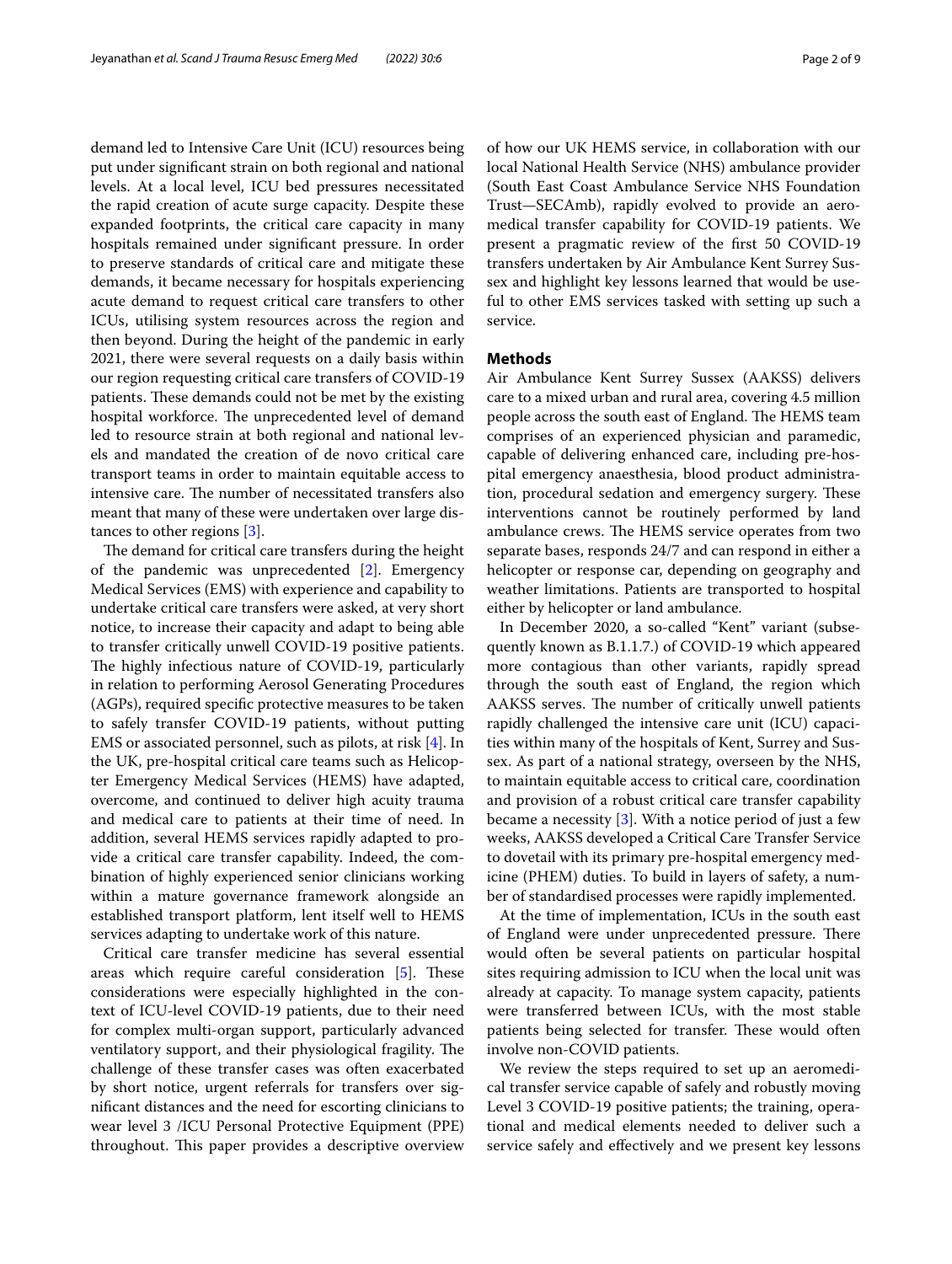learned from the first 50 COVID-19 transfers. The key elements were based on internal expert opinion and we sought to present a pragmatic, descriptive approach to inform other pre-hospital services involved in the transport of COVID-19 patients.

## **Results**

The key elements that needed to be established for a dedicated aeromedical transfer service to launch are described below. These elements were considered by all authors as the most important when having to rapidly adapt from primary HEMS work to secondary COVID transfers.

## **Coordination and activation of a specifcally tailored and rehearsed level 3 COVID‑19 transfer process**

Transfer requests were identifed via a central process to SECAmb following a daily regional meeting and subsequently passed to the AAKSS Duty Clinical Manager. This would commence a chain of defined concurrent activity in order to plan the conduct of the tasking. Each individual transfer request was overseen by the Duty Clinical Manager and an on-call AAKSS HEMS Transfer Consultant (with experience in both pre-hospital emergency medicine and current ICU COVID-19 care). The Duty Transfer crew consisted of a Transfer Doctor (who was an AAKSS HEMS doctor from an ICU-Anaesthesia specialty) and an AAKSS Transfer Paramedic. The temporal nature of identifying and tasking a transfer following the receipt of requests after regional meetings meant that transfers typically occurred in the afternoon and evening. The process overview is shown in Fig. [1.](#page-3-0)

## **Case "Interrogation" process**

Requests for COVID-19 transfers were coordinated at regional level by the NHS England Improvement critical care coordination cell and SECAmb. Each request was considered on an individual basis by AAKSS. A patient selection proforma utilised a specifcally tailored case interrogation template, as shown in Fig. [2.](#page-4-0) The complexity, instability and physiological fragility of COVID-19 patients meant that rigorous clinical interrogation, with case-by-case consideration of the challenges posed by moving these patients was required on each occasion.

Prior to deploying on a transfer tasking, a "command huddle" was conducted. At the command huddle the transfer team, duty transfer consultant and duty clinical manager would appraise the clinical and logistic aspects of the case, identify potential risks and pitfalls, discuss mitigation strategies, and decide the most appropriate course of action. Particularly complex or high risk transfers were escalated to the Medical Director for further review and fnal decision making.

## **Workforce**

The AAKSS crew was a doctor and paramedic. The doctors were all experienced, long-standing AAKSS PHEM doctors and were additionally Consultants in Anaesthesia and Intensive Care Medicine and had recent and regular ongoing exposure to patients who were critically unwell with COVID-19. The AAKSS paramedics had undertaken concurrent training in specifc elements of critical care and COVID-19  $[6]$ . This specific crew configuration allowed for a familiarity in caring for the critically unwell patient in the out-of-hospital environment. Familiarity between members of the workforce was a particularly important factor in overcoming the additional and signifcant challenges posed by operating in full Level 3 PPE. Personal protective equipment need to be in-line with standard hospital practice including eye protection, FFP3 masks and surgical gowns. Crews were also given the option of wearing Positive Airway Pressure Respirator hoods.

## **Training**

A competency-based critical care transfer training module was developed and instituted to ensure specifc training and currency in critical care practice and the management of patients with multi-organ dysfunction. Training built upon the pre-existing PHEM practices and expertise and, as the service developed, was further enhanced, and standardised to a formal training pathway for Critical Care Transfer Medicine. All transfer team members undertook a HEMS Transfer Training day, alongside a half day Critical Care COVID Transfer Medicine Package, with a specifc focus on the physiology, pharmacology and practical techniques required to manage complex and critically ill patients. Individual crew members were then required to complete a curriculum of core clinical topics, equipment competencies and logistic considerations. It took varying amounts of time for crew members to develop competence and confdence in critical care transfer and while there was no set time to complete the training log, 2–4 weeks was suggested. During this period the crew member also undertook at least four transfer shifts under the supervision of a Transfer Consultant. Training culminated in a full day sign-of assessment, including a clinical viva, equipment test and clinical long case discussion.

## **Equipment**

A specifc, dedicated set of transfer equipment and bags were assembled. The content was based on the need to maintain the highest standards of intensive care throughout the duration of the transfer. Ventilation was provided with a Dräger Oxylog 3000 ventilator in line with our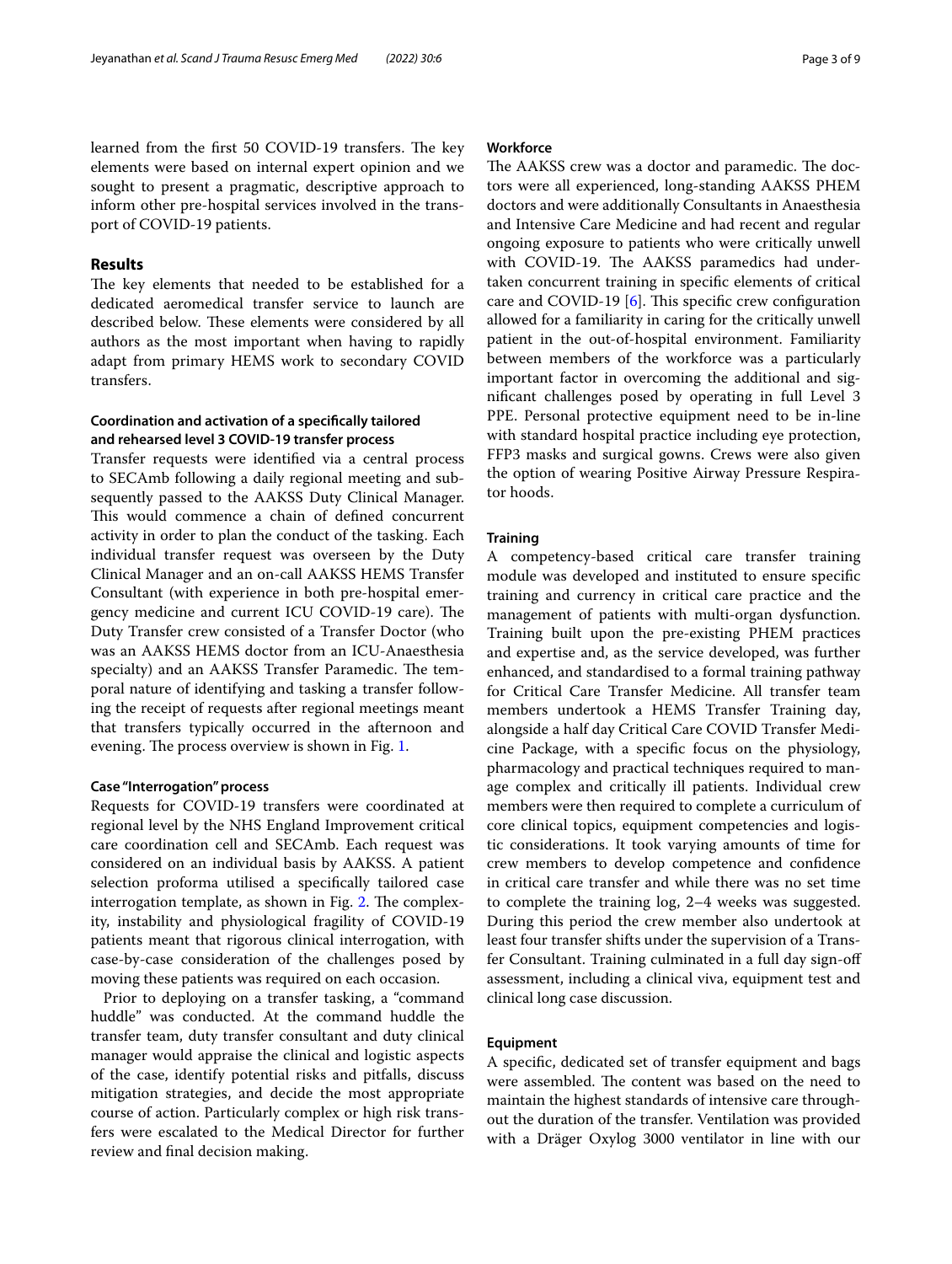

<span id="page-3-0"></span>primary HEMS work and monitoring maintained using the Tempus Pro Monitor (Phillips RDT). This allowed for the added advantage of recording physiological data directly into the electronic clinical record. Infused medicines were delivered via Braun perfusor syringe drivers. Using identical equipment to that used in primary HEMS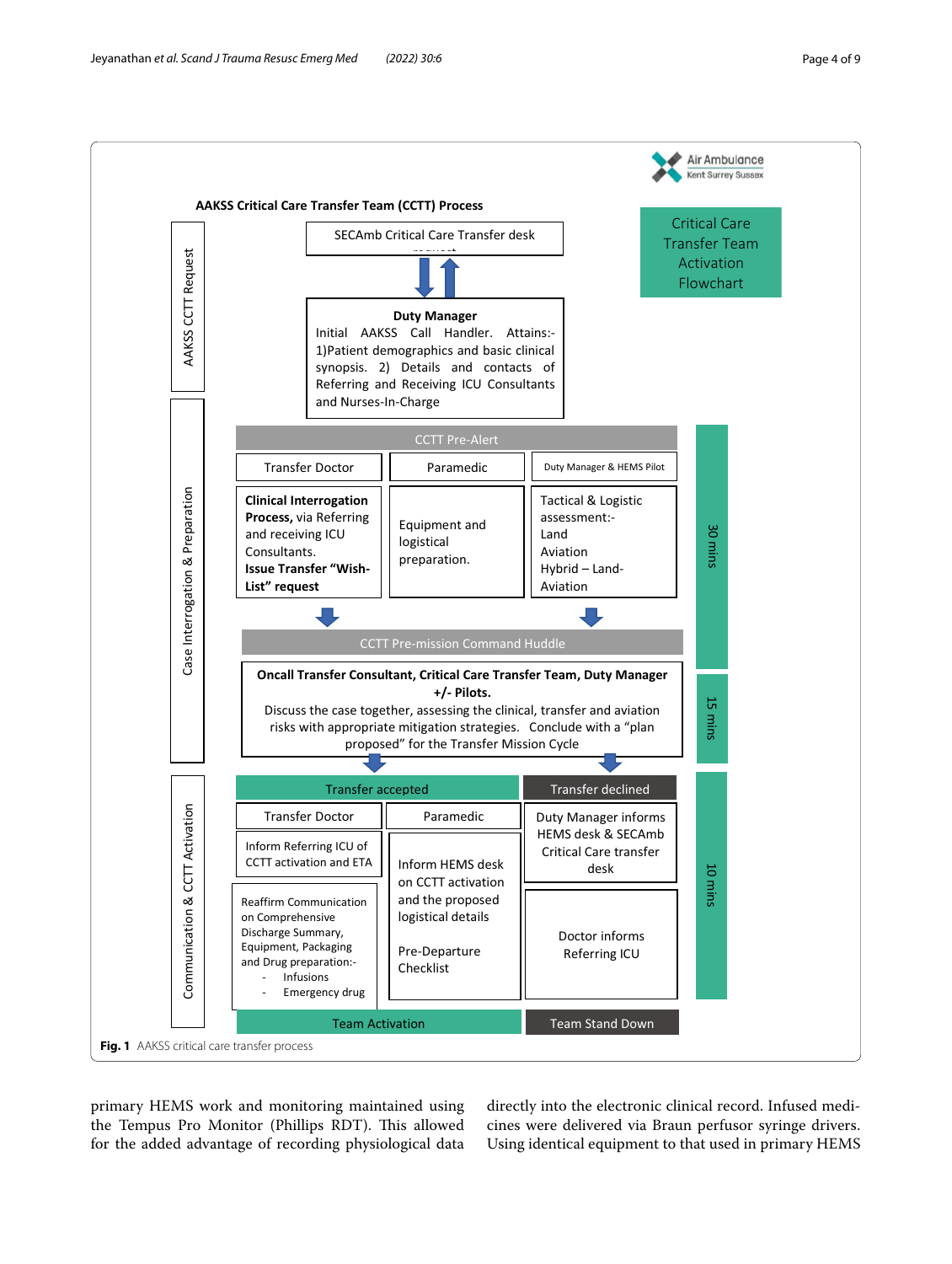<span id="page-4-0"></span>**Fig. 2** 



| Date of transfer          | Transfer Details [Completed by HEMS Duty Clinical Manager]    | Time                       |  |
|---------------------------|---------------------------------------------------------------|----------------------------|--|
| request                   |                                                               |                            |  |
| Referring                 |                                                               | Name and contact           |  |
|                           |                                                               | Referring hospital         |  |
| Hospital                  |                                                               | Consultant and             |  |
|                           |                                                               | Nurse-in-charge            |  |
|                           |                                                               | Contact number:            |  |
|                           |                                                               |                            |  |
| Receiving                 |                                                               | Precise                    |  |
| Hospital                  |                                                               | <b>Destination Details</b> |  |
|                           |                                                               | Name and contact           |  |
|                           |                                                               | Receiving hospital         |  |
|                           |                                                               | Consultant and             |  |
|                           |                                                               | Nurse-in-charge            |  |
|                           | Patient Details [Completed by HEMS Duty Clinical Manager]     |                            |  |
| Name:                     |                                                               | DoB:                       |  |
|                           |                                                               |                            |  |
|                           |                                                               |                            |  |
| Reasons for               | Capacity                                                      | Patient's Weight           |  |
| Transfer                  | Clinical                                                      | (Kg)                       |  |
|                           |                                                               |                            |  |
|                           | Repatriation                                                  |                            |  |
| Specialist                |                                                               |                            |  |
| requirement:              |                                                               |                            |  |
| <b>COVID Status</b>       | Positive                                                      | Specific access            |  |
|                           | Negative                                                      | instruction:               |  |
|                           |                                                               |                            |  |
| <b>Brief clinical</b>     |                                                               |                            |  |
| synopsis                  |                                                               |                            |  |
|                           |                                                               |                            |  |
|                           |                                                               |                            |  |
|                           |                                                               |                            |  |
|                           | Clinical information [Completed by Duty Crew Transfer Doctor] |                            |  |
| <b>Referring Hospital</b> |                                                               | <b>Receiving Hospital</b>  |  |
| and precise<br>location   |                                                               | and precise<br>location    |  |
|                           |                                                               |                            |  |
| Referring                 |                                                               | Receiving                  |  |
| Consultant                |                                                               | Consultant                 |  |
|                           |                                                               |                            |  |
| Family informed           | Yes                                                           | <b>Family Contacts</b>     |  |
|                           | No                                                            | [If available]             |  |
|                           |                                                               | Name:                      |  |
|                           |                                                               | Contact number:            |  |
| <b>Clinical Overview</b>  |                                                               |                            |  |
| Clinical history:         |                                                               |                            |  |
|                           |                                                               |                            |  |
|                           |                                                               |                            |  |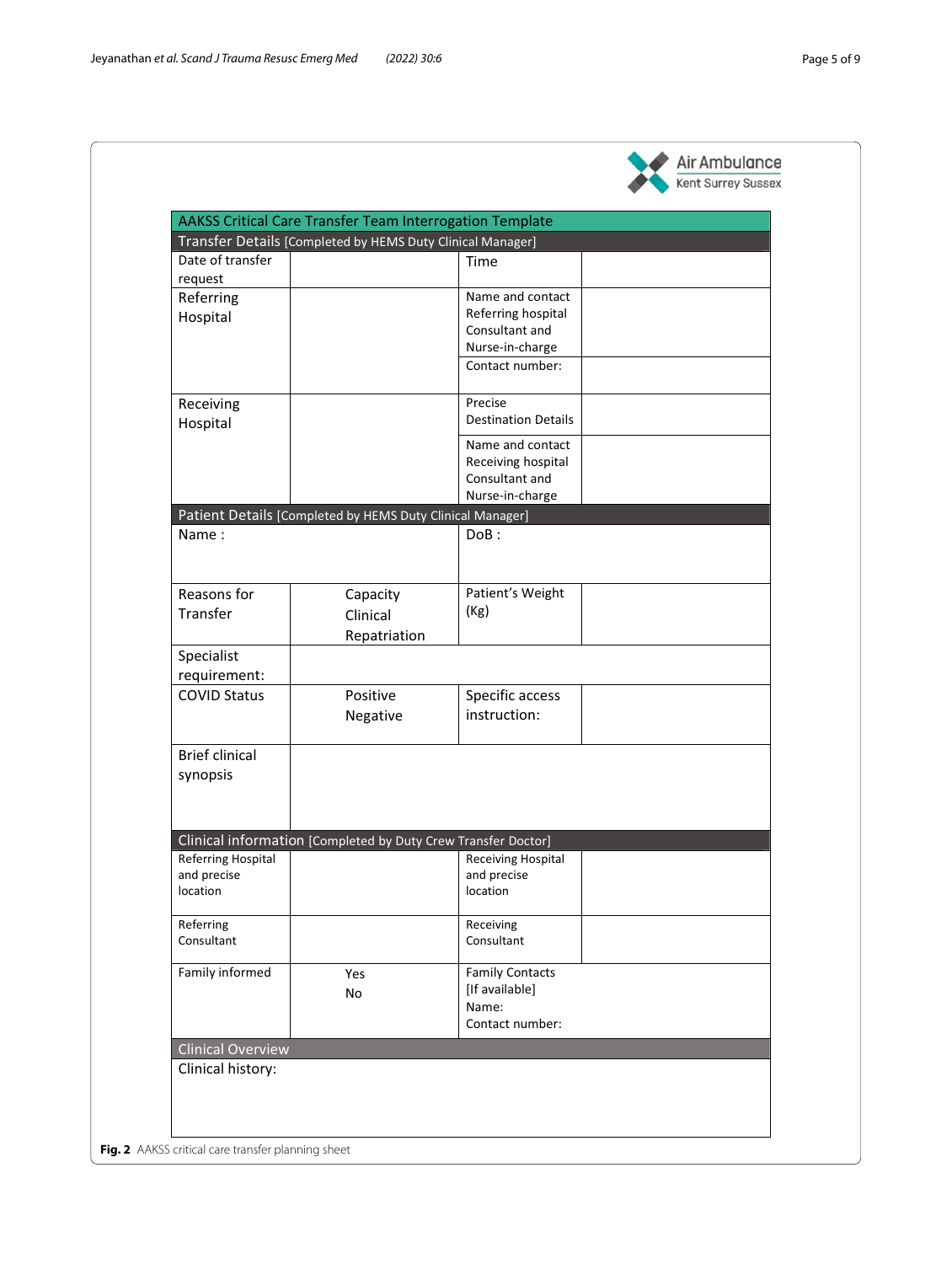work was an important consideration in order to enhance the safety of this type of work and minimise the cognitive load that comes with managing patients of this complexity. The transfer kit was physically entirely separate to the HEMS kit and could be deployed onto a land ambulance or helicopter.

## **Transfer platform and infrastructure**

All critical care transfers were considered for transfer via land, air or a land-air hybrid. Given the complicated geography in our region, with a mix of urban areas within rural and coastal settings, the potential opportunity for air or hybrid transfer mission cycles allowed an enhancement in care by decreasing the period a sick COVID-19 patient was out of a hospital ICU environment. This also accelerated the regeneration of the critical care transfer crew. Several transfers, including the long distance mission cycles, whilst considered for air transfers, often resulted in either pure land or hybrid transfers. Overall, 94% of the transfer missions were conducted by land. This was due to the time of year being winter (December-February), with both light and weather restrictions, which made long distance critical care transfers by air using visual fight rules challenging to undertake.

## **Care of the COVID‑19 patient during transfer**

Meticulous handling of the COVID-19 patient was required prior to, during, and after transfer. Respiratory failure was the overwhelming organ failure, requiring multi-faceted management strategies, particularly for refractory hypoxia. Stabilising the patient on the transport ventilator was a particular challenge for some patients and was typically attempted early in the transfer process. In practice, our transfer team most commonly encountered pressure-controlled ventilation. Our team mirror the pressure setting as the initial step of ventilator transition. We then closely observe the changes of the patient's minute volume. If minute volume reduced, our team will implement an incremental increase to inspiratory pressure until the desired minute volume is achieved. We allowed permissive hypercapnia. We obtained an arterial blood gas sample 15 min after the transition to the transport ventilator (Oxylog 3000). To avoid patient-ventilator asynchrony during the mission, deep sedation and paralysis were used for the entire transfer journey.

The complex implications of COVID-19 on the vascular structure and haematological dynamics, often with a pro-thrombotic propensity, gave these patients a uniquely precarious physiological fragility. The interrogation process between the referring ICU consultant and transfer team was important, but a further dynamic assessment of the patient was essential on transfer team arrival at the referring ICU. Gentle bridging on to transfer specifc infusion pumps, ventilator, monitoring and bed was essential followed by careful handling of the patient's complex pathophysiology. Pre-arrival requests were structured, as shown in Fig. [3](#page-6-0).

## **Interpersonal relationships, human factors and communication**

The management of a COVID-19 patient is made harder by the need to work carefully in full PPE. Clear communication was therefore imperative. As a Critical Care Transfer Team, it was important to forge relationships with referring critical care teams, clearly communicate with the receiving ICU and work cohesively alongside a number of new groups of health professionals and team members. The primary PHEM training and practices, particularly in crew resource management (CRM) and communication skills, proved a core strength and foundation for the critical care transfer capability response.

## **Aircraft modifcation**

To protect the pilots, a sealed barrier curtain was installed between the cockpit and cabin section of the AW169 helicopter. This achieved a hermetic seal with different air supplies to the pilot and patient cabin sections. Pilots flew with standard surgical masks, following testing and approval of radio communications whilst wearing them. The size and specification of the AW169 cabin allowed for excellent access to the patients throughout fight, and the ability to maintain monitoring and titrate infusions presented no problems. A closed suction system allowed for in-fight suction of the trachea if required.

## **Clinical Governance**

A specifc Clinical Governance framework was established that mirrored that of AAKSS primary missions but stood as an independent framework. Whilst this specifc process was created de novo to address a specifc challenge in the critical care transfer of level 3 COVID-19 patients (Fig. [1](#page-3-0)), it was embedded in a mature system of standard operating procedures, governance and logistics. A dedicated Transfer Consultant was on-call for remote support and all cases underwent detailed case review.

## **Analysis of the 50 critical care transfers during the UK COVID‑19 s wave**

Between 18 December 2020 and 1 February 2021, AAKSS in collaboration with SECAmb performed 50 adult critical care transfers in support of the UK COVID-19 response.

All 50 of these critical care transfers were undertaken to urgently help with ICU capacity across the region.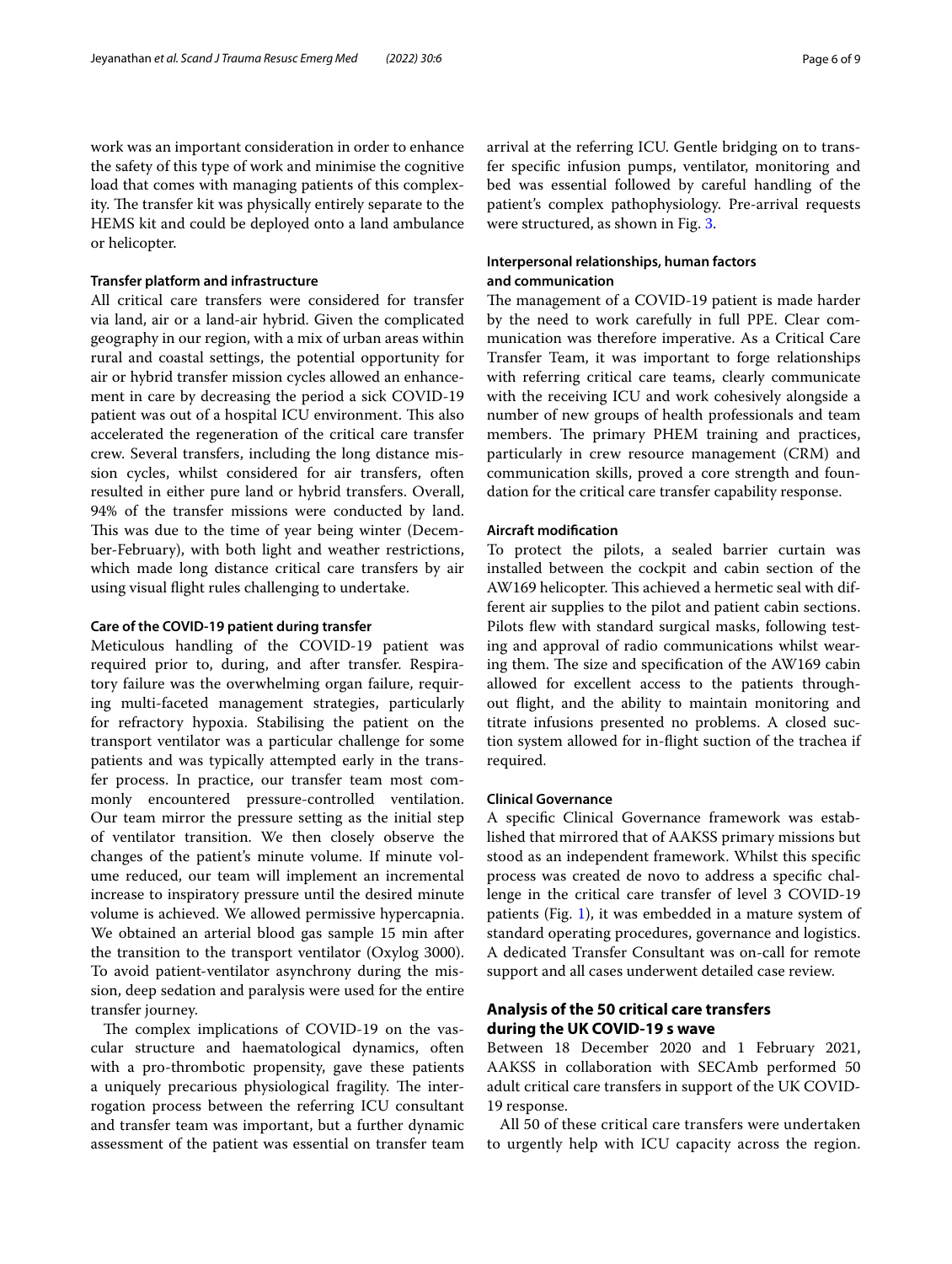|                                          | Transfer team communication checklist and "wish list"                    |  |  |
|------------------------------------------|--------------------------------------------------------------------------|--|--|
| Airway                                   | ETT/ Tracheostomy well secured                                           |  |  |
|                                          | Spare tracheostomy pack with inner cannula                               |  |  |
|                                          | In-line suction catheter                                                 |  |  |
|                                          | New HME filter made ready for transfer                                   |  |  |
|                                          | Blue Soft-tooth blue clamp / metal clamp with gauze                      |  |  |
| <b>Breathing</b>                         | Stable on ventilator                                                     |  |  |
|                                          | CD cylinder                                                              |  |  |
| Circulation                              | Central Access (ideally right Internal jugular)                          |  |  |
|                                          | Two peripheral cannula (ideally one right sided)                         |  |  |
|                                          | Arterial line (ideally right radial)                                     |  |  |
|                                          | Rationalise non-essential infusions                                      |  |  |
|                                          | Cap off all unused lines                                                 |  |  |
|                                          | 1x 1000ml Crystalloid attached to dedicated line (or lumen of CVC)       |  |  |
| Disability                               | Ensure patient sedation +/- muscle relaxation                            |  |  |
| Exposure and                             | NG tube aspirated & capped                                               |  |  |
| packaging                                | Urinary catheter in situ & Catheter bag emptied                          |  |  |
|                                          | 2x sheets / blankets                                                     |  |  |
|                                          | Drugs & infusion preparation □ Will need to be Tailored to Mission Cycle |  |  |
| Infusions                                | Propofol 1% in 50ml Luer lock syringe x 2                                |  |  |
|                                          | Fentanyl 50mcg/ml in 50ml Luer lock syringes x 1                         |  |  |
|                                          | Noradrenaline 4mg in 50ml Luer lock syringes x 2                         |  |  |
|                                          | Other essential drug spare infusion                                      |  |  |
| <b>Boluses</b>                           | Rocuronium 100mg in 10ml x 2                                             |  |  |
|                                          | Propofol 1% in 20ml x 1                                                  |  |  |
|                                          | Fentanyl 500mcg in 10ml x 1                                              |  |  |
| <b>Emergency drugs</b>                   | Metaraminol 10mg in 20ml x 1                                             |  |  |
|                                          | Adrenaline 1mg in 10ml mini-jet                                          |  |  |
| <b>Documentation &amp; Communication</b> |                                                                          |  |  |
|                                          | Comprehensive discharge summary copies x 2                               |  |  |
|                                          | All clinical notes photocopied / printed                                 |  |  |
|                                          | Family informed                                                          |  |  |

<span id="page-6-0"></span>**Fig. 3** Transfer team communication checklist

These ICUs were all managing patient numbers signifcantly beyond their normal footprint. As a result, through a nationally coordinated initiative, other ICUs with capacity were identifed to provide mutual aid, often in areas a signifcant distance away.

Of the 50 critical care transfers, 45 (90%) were critically unwell patients receiving Level 3 multi-organ support. 5 (10%) patients were receiving Level 2 care and all of these were for non-COVID-19 disease processes. All missions had data entered in real time into the AAKSS patient record/mission data system (HEMSbase, Medic One Systems Ltd). A specifc section had already been created to record secondary transfer missions. All data were then analysed retrospectively.

The mean age of these patients was 58 years (range 29–83). 30 (60%) were male and 20 (40%) were female.

The AAKSS aircraft was used for 3 (6%) transfers and 47 (94%) were moved by road. To our knowledge, this represented the frst civilian air transfers of COVID-19 positive patients in the UK.

All of these patients were invasively ventilated with mandatory or pressure support ventilation. 45 (90%) of these patients had an endotracheal tube in situ and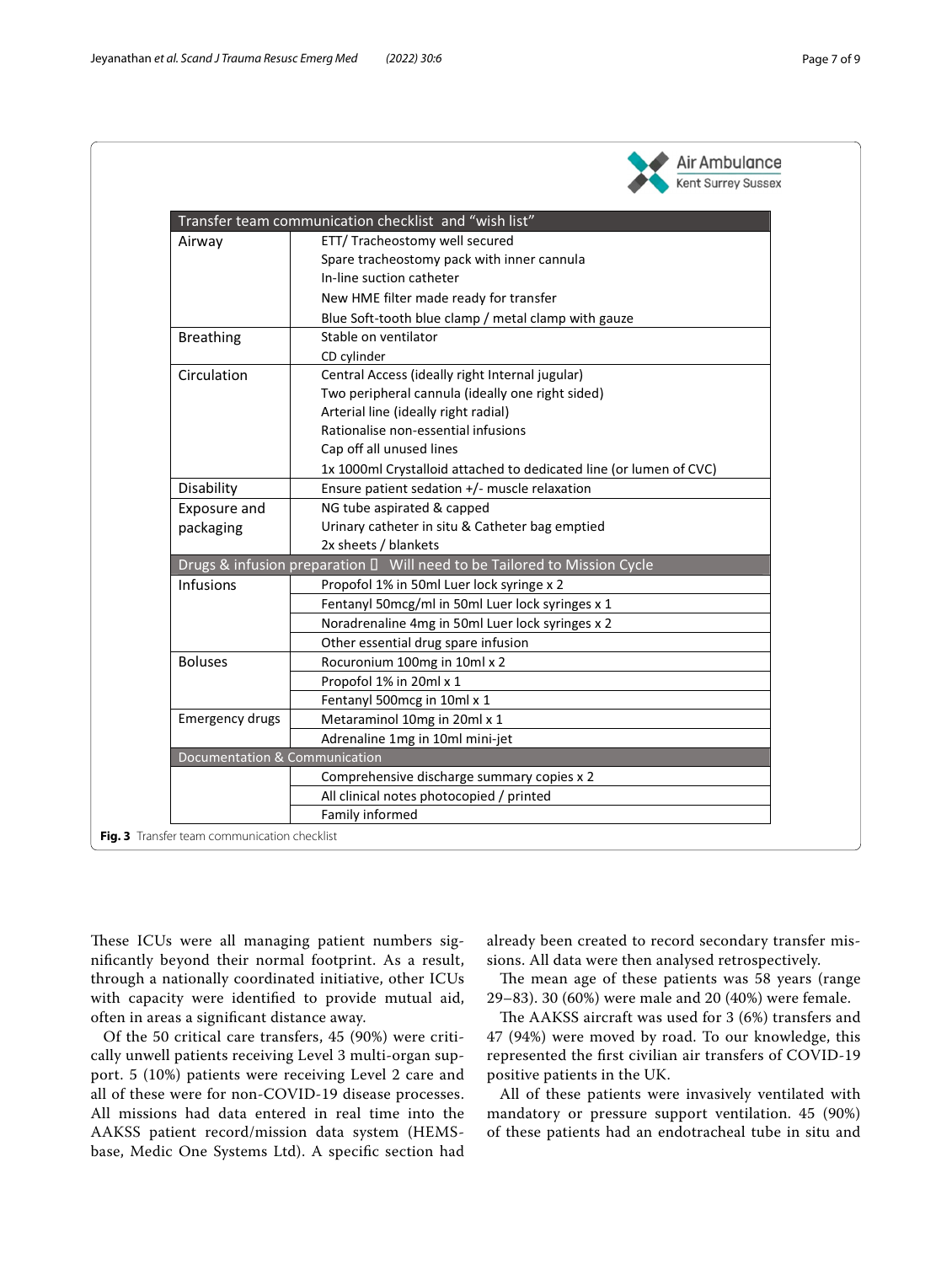5 (10%) had a tracheostomy sited to facilitate weaning from mechanical ventilation.

The mean FiO<sub>2</sub> at referral was 0.45 (0.21–0.8). 17 (34%) patients were established on vasopressor support at the point of referral, versus 33 (66%) on no cardiovascular support. All 17 patients on vasopressor support were receiving noradrenaline, with 1 patient also receiving dobutamine.

The mean total mission cycle (time of referral until the time team declared free at receiving hospital) was 264 min (range 149–440 min). The mean time spent at the referring hospital prior to leaving for the receiving unit was 72 min  $(31–158)$ . The mean transfer transit time between referring and receiving units was 72 min  $(9-182)$ .

During this period, no signifcant adverse events occurred and there were no instances of transfer team members or pilots contracting COVID-19 as a result of a transfer mission.

## **Discussion**

AAKSS successfully implemented a fully functional critical care transfer service capable of moving critically ill COVID-19 patients by air. The majority of these patients were in multi-organ failure due to COVID-19 infection. The adherence to a standardised pathway with an interrogation process allowed for an efficient service, which focussed on patient safety. The investment in the workforce and subsequent crew confguration was labour intensive, but ensured a robust and consistent service. The training elements and governance were imperative in ensuring responsive practices, especially as our clinical approach to COVID-19 evolved. Having a dedicated AAKSS Transfer Consultant and the ability to activate "Command Huddles" throughout a critical care mission were both useful for patient care but also for supporting crews and fostering interpersonal relationships across healthcare providers during a very challenging time. The authors of this paper would recommend using these interventions, which we believe enhanced mission and organisational safety.

The need for local, regional and national coordination of critical care assets and transfer requirements is imperative for future pandemic initiatives. To optimise the available time of the critical care transfer teams, planning should ideally occur on an ongoing basis, with patients identified for transfer the preceding night. This allows transfer teams to maximise their impact. This is particularly important for aeromedical teams who may be better operated in daylight conditions. The number of COVID-19 transfers conducted by air was limited, largely by environmental factors. As familiarity and efficiency of

the transfer systems evolves, we anticipate increased air transfers.

To our knowledge, AAKSS was the frst civilian air ambulance service to move COVID-19 patients by air in the UK. This was achieved through early engagement with the required authorities to gain approval for the safety procedures put in place to protect pilots from the risk of infection. The use of an aeromedical transport platform has the potential to confer a signifcant advantage for patients moved over large distances. Any concerns regarding the potential physiological insult posed by altitude are negligible by helicopter transport in our region, with fights undertaken at around 1000 ft above sea level.

Our teams spent a signifcant amount of time on arrival at the referring hospital when compared to our scene times for primary HEMS work. The time was largely due to the physiological complexity of COVID-19 patients, including, for example, the careful transfer of the patient from an ICU to a transport ventilator and the associated interventions required to ensure a safe and stable critical care transfer. In this particular example, although the assessment of stability and suitability to be moved on a transport ventilator could be streamlined by having the referring hospital undertake ventilator exchange prior to transfer team arrival.

Other pre-hospital services have published their experience of transferring critical COVID-19 patients [\[1](#page-8-0), [7](#page-8-6)]. Several providers described the efective use of patient isolation units (PIU) [[1\]](#page-8-0). AAKSS was concerned about the limitations of being able to treat critically unwell patients whilst in a PIU and therefore focussed on securing the entire rear of the helicopter to prevent infection. Similar to other published research, only a minority of transfers were completed by air, highlighting the technical challenges of air transport of COVID-19 patients. However, for long distance transfer of COVID-19 patients, air is likely to be the faster and more efective transport platform [[8](#page-8-7)].

We recognise that this is a relatively small descriptive study over a short time period. We acknowledge that our experience will not necessarily be applicable to all services, particularly outside the UK. However, we have demonstrated a method for a HEMS service to rapidly, efectively and safely stand up a critical care transfer service capable of moving level 3 COVID-19 patients by both land, air or a hybrid model. We have shown this is possible in the civilian setting and the policies and protocols presented in this paper will likely be useful to other services.

Further research is warranted, particularly with regards PPE and how best to prevent cross-infection during transfer of COVID-19 patients  $[9, 10]$  $[9, 10]$  $[9, 10]$  $[9, 10]$  $[9, 10]$ . As further waves